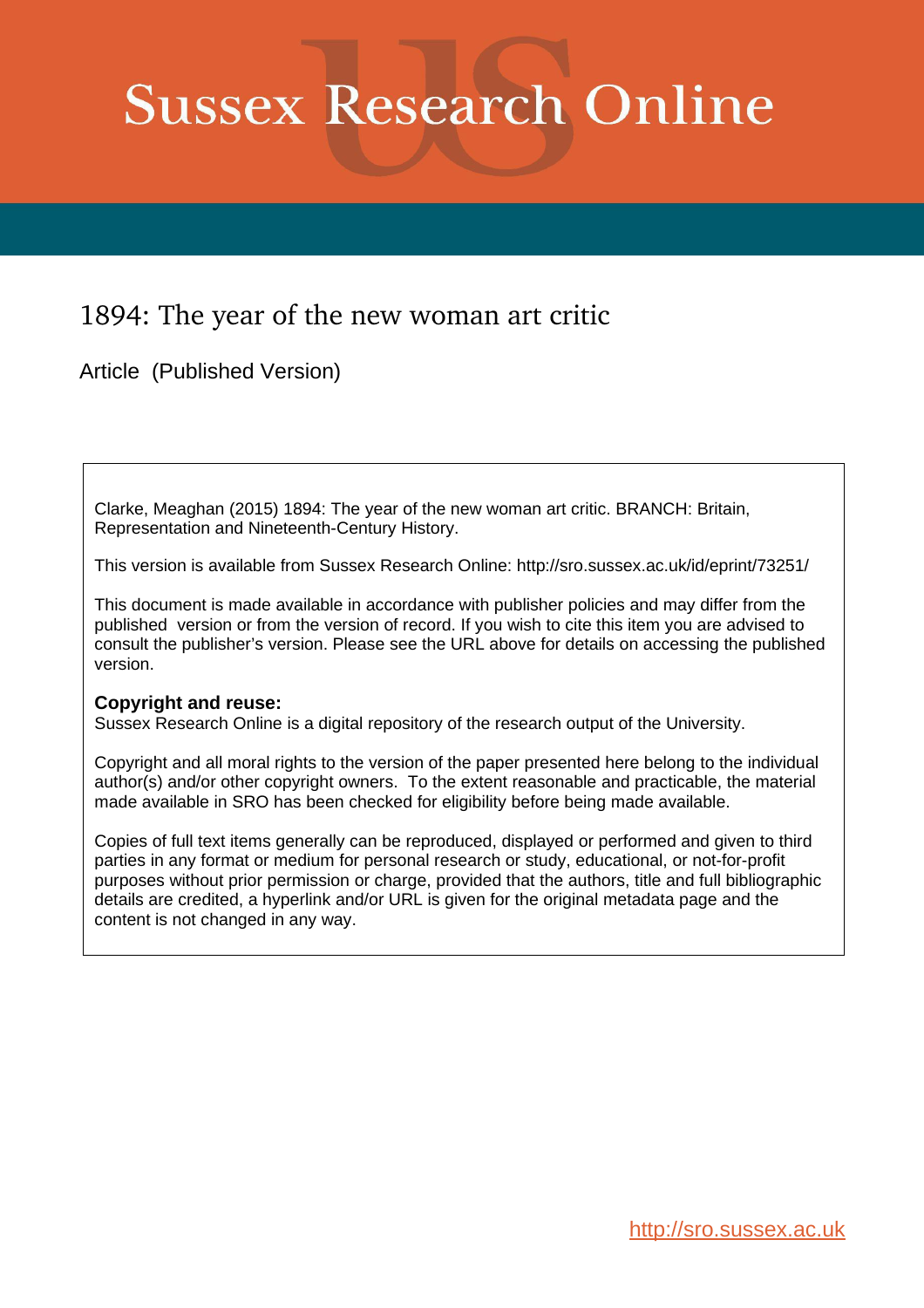

# **Meaghan Clarke, "1894: The Year of the New Woman Art Critic"**

# **Art Writing as a Profession**

By the last decades of the nineteenth century, there was already a strong precedent for women writing art criticism in Britain. Several women were writing about art at the beginning of the Victorian period. Mariana Starke's travel guides had pre-dated John Murray and Anna Jameson's writings for the Penny Magazine had pre-dated John Ruskin and Jameson's work on collections and iconography; such work continued to be referenced throughout the century by art scholars, as well as the wider public. Translation and gallery guides were also critical for these early writers. For example, the writer Mary Merrifield's first published work in 1844 was a translation of Cennino Cennini's 1437 treatise on painting, while the artist and writer Kate Thompson in 1877 combined a guide to major European Galleries with an introduction to art historical schools. It is hardly surprising that, with the explosion in the periodical press in the 1880s, women contributed to ever more publications. These included journals associated with the New Journalism for the masses, such as the Star and Pall Mall Gazette, the general-interest Illustrated London News, and specialist presses such as the Art Journal and Magazine of Art. The other crucial development in art writing was that illustrations accompanied essays and articles. By the 1890s, readers could not only envision London exhibitions through the press, but the accompanying full-page prints could be framed to envision the latest in fashionable domestic interiors.

This period also coincided with fundamental shifts in professionalization for women, including the establishment of professional societies such as the Society of Women Journalists and the Women Authors Club, both of which included women art writers as members. Through their attendance at private views and exhibition openings, women were regularly visible in the art world. An article published in 1892 entitled "Art Critics of Today," named numerous critics who wrote for daily and weekly newspapers and the art press, and the list included several women.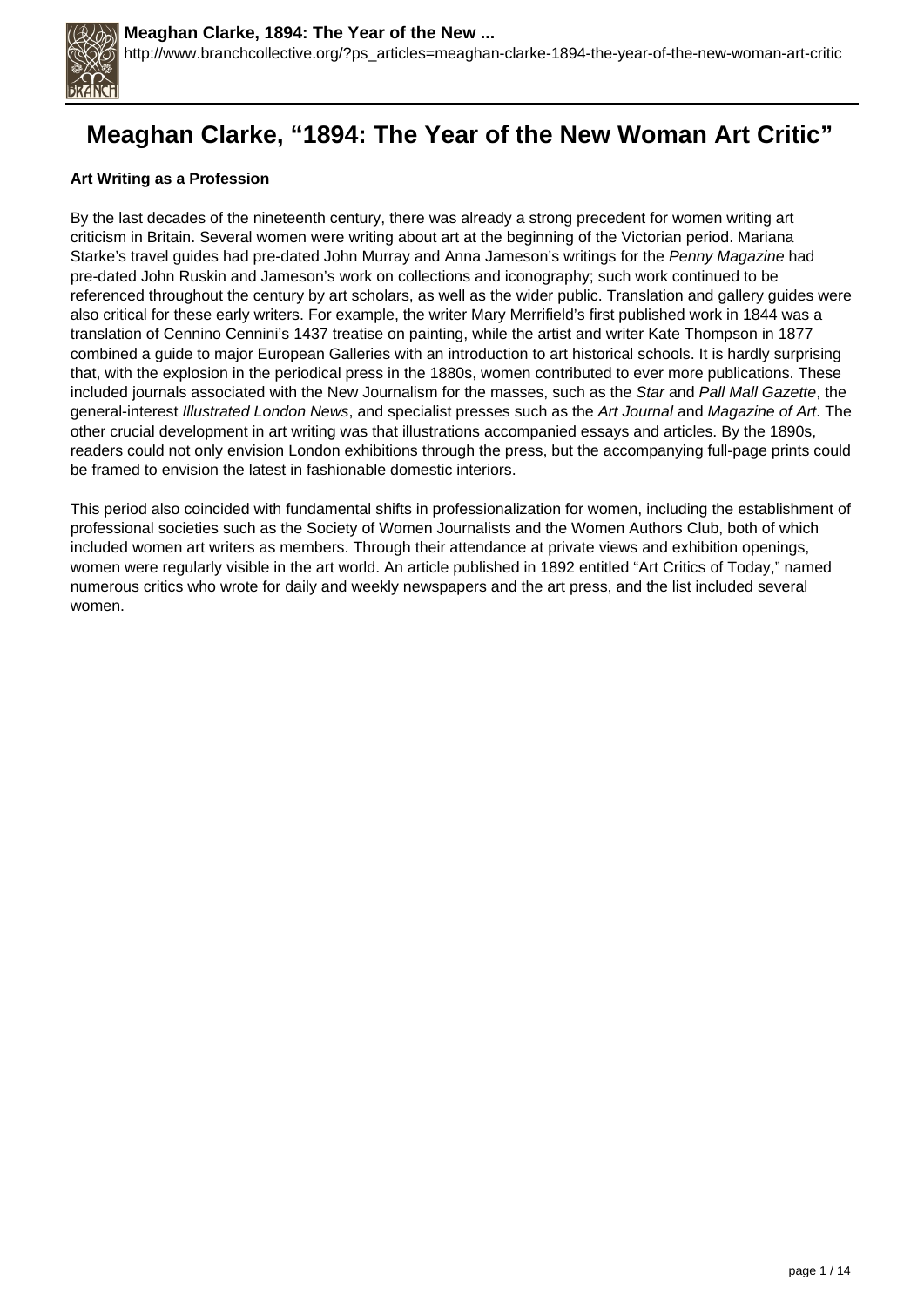

http://www.branchcollective.org/?ps\_articles=meaghan-clarke-1894-the-year-of-the-new-woman-art-critic



Figure 1: "Art Critics of Today", \_Art Journal\_, 1892

The illustration that accompanied the article included portraits of women art critics, all of them fashionably attired, gliding around a gallery in groups or singly, clutching in their hands the crucial accessory for all critics: the catalogue (Aliquis; Clarke, Critical Voices, 1-9).

# **Artist Celebrities**

The art press specifically cultivated a late Victorian fascination with biography. The "life and letters" format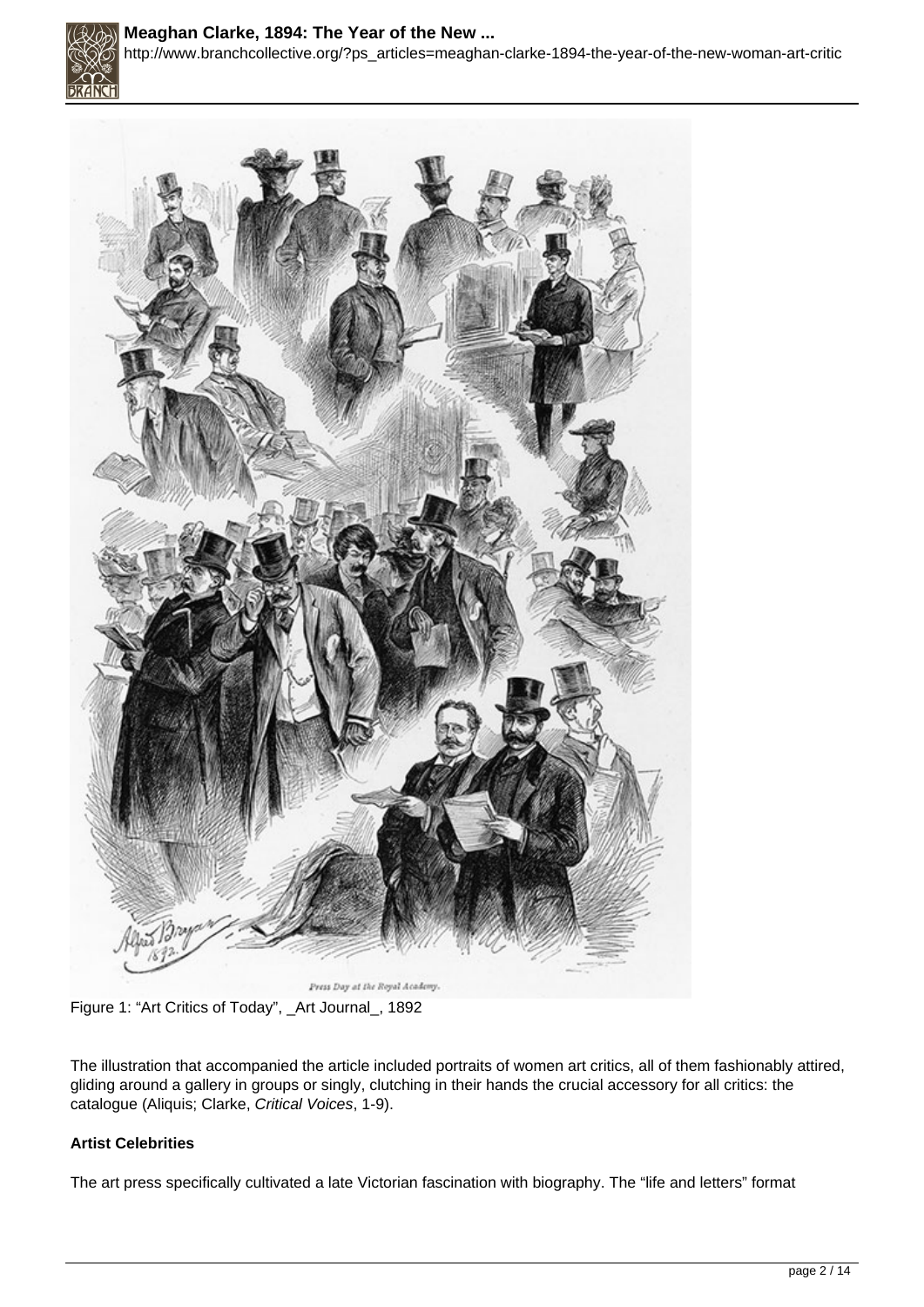

http://www.branchcollective.org/?ps\_articles=meaghan-clarke-1894-the-year-of-the-new-woman-art-critic

appeared in article series and also as luxuriously illustrated Art Annuals for the Art Journal. Like the great tomes of the period, these were often hagiographic, and crucial for building the artists' reputations since they carried extensive reproductions of artists' works. The celebrity status of artists and their personality cults grew as portraits, photographs and "peeps" into artist's studios were revealed to a reading public (Codell 45-71). Many women writers highlighted the professional and financial status of Royal Academicians, many of whom were living in palatial studios in the leafy suburbs of Leighton House and Holland Park (Campbell; Dakers).

The art writer and poet, Alice Meynell, was responsible for the 1893 volume on the Pre-Raphaelite artist, William Holman Hunt, along with Archdeacon Farrar. Farrar provided the religious interpretation of Hunt's work while Meynell provided the "studio" biography. By this point, Hunt himself was concerned with the reputation of the Pre-Raphaelite Brotherhood. Specifically, he wanted to emphasize that his painting as opposed to that of Dante Gabriel Rossetti had retained the Brotherhood's original principles. In the Art Annual, Meynell gave credence to Hunt's Pre-Raphaelite pre-eminence by presenting the longevity of his oeuvre (1848-1893). She did so by including a somewhat bizarre re-enactment photograph of Hunt in his garden, at his easel, painting the Scapegoat in the Holy Land, a work he had completed forty years earlier. See Fig. 2.



Figure 2: "Holman Hunt in the Holy Land," \_Art Annual\_, 1893

Meynell's volume thus placed Hunt on the same level as the Royal Academicians who had featured in Art Annuals. Moreover, her status as a renowned art writer lent critical authority to a Hunt-centred account of Pre-Raphaelitism in opposition to the writings on the history of the PRB by Rossetti's brother, William Michael Rossetti, and others.[1]

Similarly, Julia Cartwright became an important supporter of the artist Edward Burne-Jones towards the end of his career, actively positioning him in the Art Journal's series of "great artists" and thus consolidating his career as a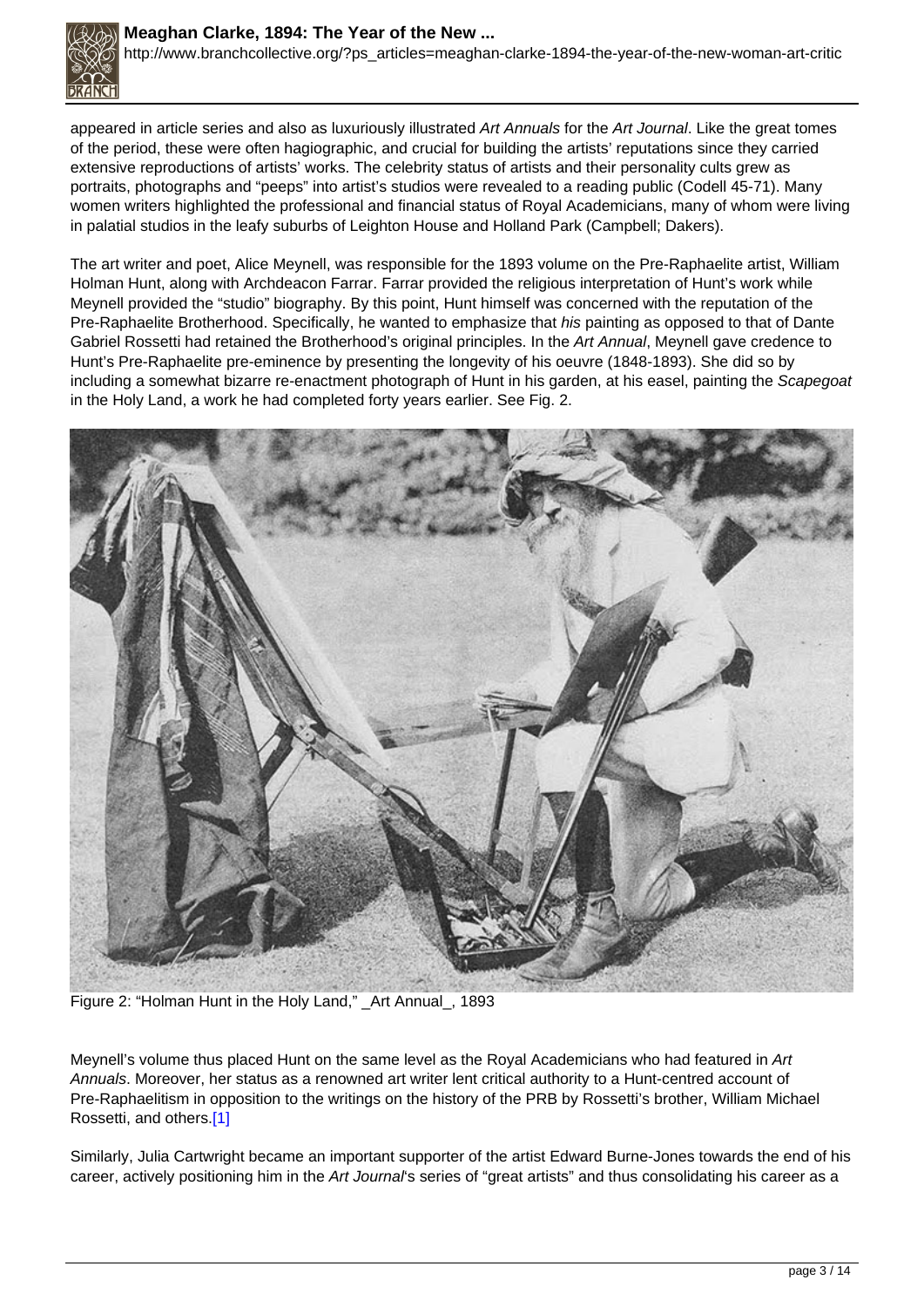

http://www.branchcollective.org/?ps\_articles=meaghan-clarke-1894-the-year-of-the-new-woman-art-critic

"new" old master (Ady). Burne-Jones, like Hunt, was associated with Pre-Raphaelitism, and remained largely peripheral to the Royal Academy. Burne-Jones exhibited at the Grosvenor Gallery (the home of Aestheticism), the New Gallery and in Europe. (On the Grosvenor Gallery, see *Julie Codell*, "On the Grosvener Gallery, 1877-90.?) In addition to the Art Annual published for Christmas 1894, Cartwright wrote several articles on Burne-Jones and her personal correspondence with the artist attests to his preoccupation with having an advocate for his work in the press (164-166). She had access to the artist's working studio and his careful consideration of illustrations for her articles emphasized the value of art journalism for artists. An Art Journal article coincided with his 1893 solo exhibition at the New Gallery and in 1896 she compiled the catalogue for an exhibition of his drawings at the Fine Art Society. Burne-Jones had resigned from the Academy in 1893, and was therefore located outside it. This made him especially intent on cultivating a good rapport with Cartwright. He benefited from having a confidante in the press who was willing to explicate the mysterious symbolism of his work.

The battle artist Elizabeth Thompson Butler was extraordinarily fortunate to have a publicist, writing, often pseudonymously, on her behalf. Butler had narrowly missed appointment to the Royal Academy in 1877 and was one of the many later Victorian artists who were regularly cited as "great women" in arguments favouring female suffrage. Butler's correspondence with her sister, Meynell, indicates their reciprocal attention to exhibitions and art world events. Moreover, by the 1890s Meynell occupied an elite status within Victorian literary circles and shared her sister's unease with British imperial policies. Butler had travelled to Egypt and South Africa with her husband General William Butler. Meynell's emphasis on the humanity in her sister's work revealed the anti-imperialist viewpoints of their liberal Catholic family circle (Usherwood and Spencer-Smith 79-84). Butler's reputation warranted her appearance in an Art Annual in 1898, which was authored by none other than Meynell's husband Wilfrid, who was also a journalist. Meynell wrote a number of provocative works about the roles of women and went on to become very involved in the suffrage movement.

Another woman who became tremendously vocal in pen and platform was the journalist Florence Fenwick-Miller. Trained in medicine and an early member of the London School Board, Fenwick-Miller had shifted to journalism, writing a regular ladies' column for the Illustrated London News. She was a tireless campaigner for women's rights and gave extensive coverage to women artists. Throughout the Victorian period, women were entirely absent from membership of the British Royal Academy, despite the two female founding members Angelica Kauffman and Mary Moser. Fenwick-Miller made repeated calls for the election of women artists like Elizabeth Butler, Henrietta Rae and Louise Jopling as members (Fenwick-Miller, "The Ladies' Column" 478).

For Fenwick-Miller, the portrait artist Jopling epitomised beauty and fashionability. Jopling's appearances at exhibition openings and her studio open houses were regularly highlighted in Fenwick-Miller's column. More recently scholars have documented the public function of artists' studios during this period, especially for Show Sunday, an important day in the social calendar preceding the spring exhibition, wherein carriages would be lined up around the block outside the home of Frederic Leighton, President of the Royal Academy (Dakers 2-4). For women artists such as Jopling, Studio Sunday was equally crucial. Contrary to received accounts of middle-class domestic interiors becoming increasingly private and segregated in the late-Victorian and Edwardian period, these spaces hosted multiple public functions (Walker 182; Hamlett 45-50). Jopling's studio functioned as a space for work, publicity and entertaining, and by the 1890s it had an added function as a meeting place for suffrage mobilization. Like Fenwick-Miller, Jopling was a keen suffragist who successfully campaigned for equal rights for women members of the Society of Portrait Painters.

In the Art Journal, Fenwick-Miller contributed "Art in the Woman's Section of the Chicago Exhibition," a review of the Columbian Exhibition of 1893, where the murals of Mary Cassatt, Annie Swynnerton and Anna Lea Merritt could be seen. But Fenwick-Miller also addressed the drawbacks of gender segregation in "women-only" exhibitions. Nonetheless, her egalitarian feminist position shifted when the artist Henrietta Rae organised the women's Victorian Era exhibition at Earl's Court in 1897. Here she claimed that for the first time a "genuine display was available that showed the best work by the best women artists" (Fenwick-Miller, "Women's Pictures at the Victorian Exhibition, Earl's Court: Interview with Henrietta Rae" 19-20). Her interview with Rae highlighted the latter's affiliation with Royal Academy circles and the artist's proclivity for painting expansive nudes in a neo-classical style, on a par with the President of the Royal Academy Frederic Leighton.

#### **Impressionism: Newlyn, London and Glasgow**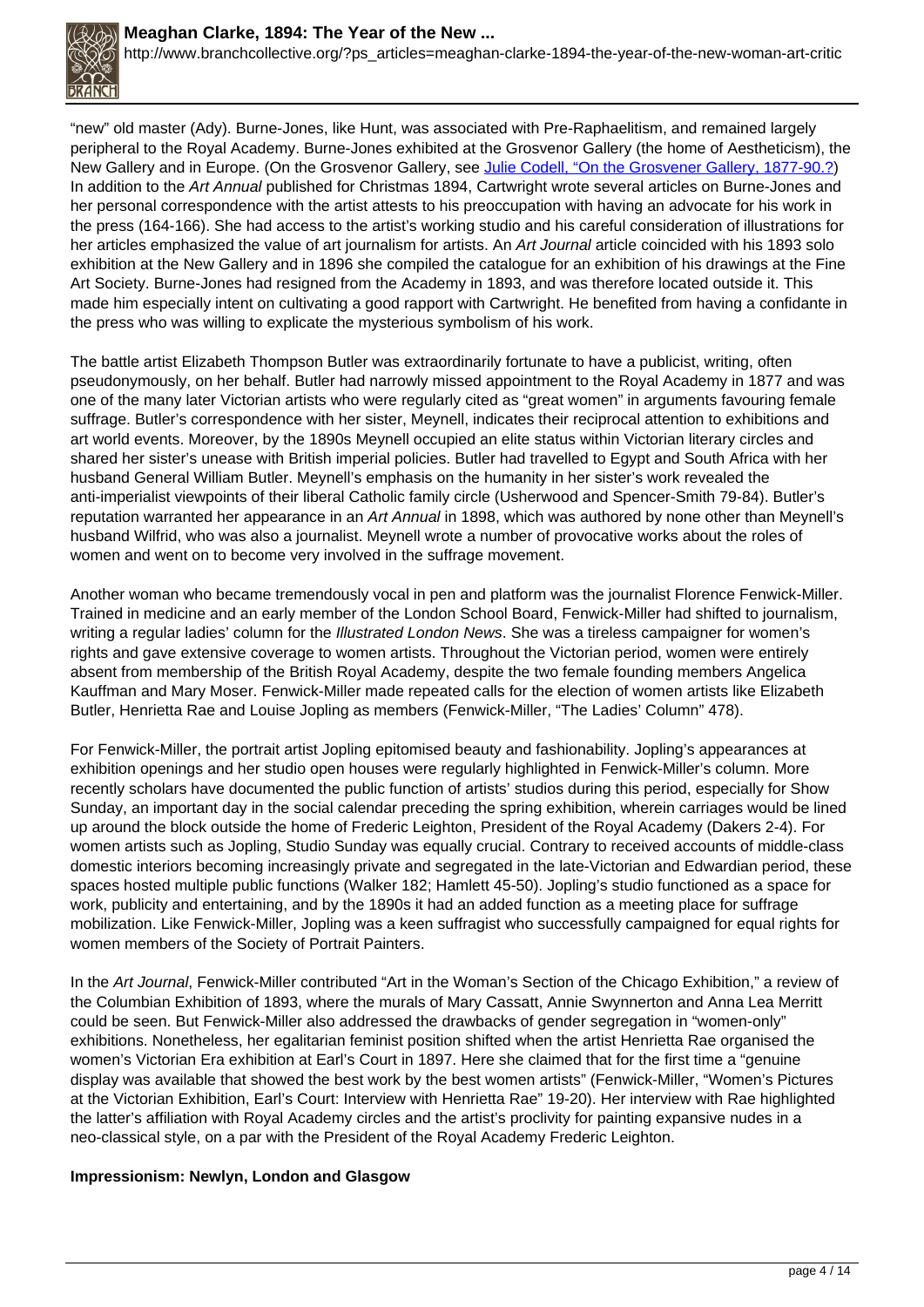

Although Meynell was certainly a firm supporter of her sister, an academic artist, she also wrote two early articles—"A Brighton Treasure-House" and "Pictures from the Hill Collection"—on the Brighton collector of French impressionist works, Captain Henry Hill. Hill's collection included British landscape artists, but also works by Monet and Degas. In 1889, Meynell turned her attention to a new group of artists influenced by this work.

The "Newlyn" artists—Stanhope Forbes, Elizabeth Amstrong, Walter Langley, Adrian Stokes and Marianne Preindlsburger Stokes—had retreated to Cornwall, in order to escape London and paint en plein air by the sea. Meynell is credited with giving the label, the "Newlyn School" to the group, who although quite diverse, were united in their experience of studying in France. Their style of painting was not academic, and they initially exhibited as part of the New English Art Club. Not only did these artists deploy new methods of painting out of doors, but they also used a "square brush" technique, instead of elaborate under-drawing and studio work. Meynell's article series on "Newlyn" brought the group to the attention of Art Journal readers. She continued her support of the group in the 1890s as some of their members gained acceptance in the Royal Academy.

Another artist associated with modern French painting, John Singer Sargent, also benefited from Meynell's support. She was among the critics who acclaimed his painting Carnation, Lily, Lily Rose when it was purchased for the British nation in 1887. This was a moment of change in the expectations of British critics and the academy that was to be pivotal in the history of British modernism (Helmreich, 434). Meynell continued to promote his work and the significance of her role as a critic is attested to in a portrait he did of her in 1894 (National Portrait Gallery, London). In the elongated pencil sketch, Meynell stands in a loosely draped "Aesthetic" dress, eschewing tight corseting, with a high collar and fashionable leg-of-mutton sleeves. Her hands are clasped while her dark eyes return the gaze of the viewer. The placement of the picture on the wall of Meynell's home signalled to visitors the importance of the artist-critic relationship. Their collaboration culminated in a 1903 luxury portfolio of reproductions of Sargent's portraits of other artists, writers and celebrities. Meynell wrote the accompanying essay and her portrait was among those included; it was further reproduced to accompany collections of her own work, The Work of John S. Sargent, R.A.). See Fig. 3.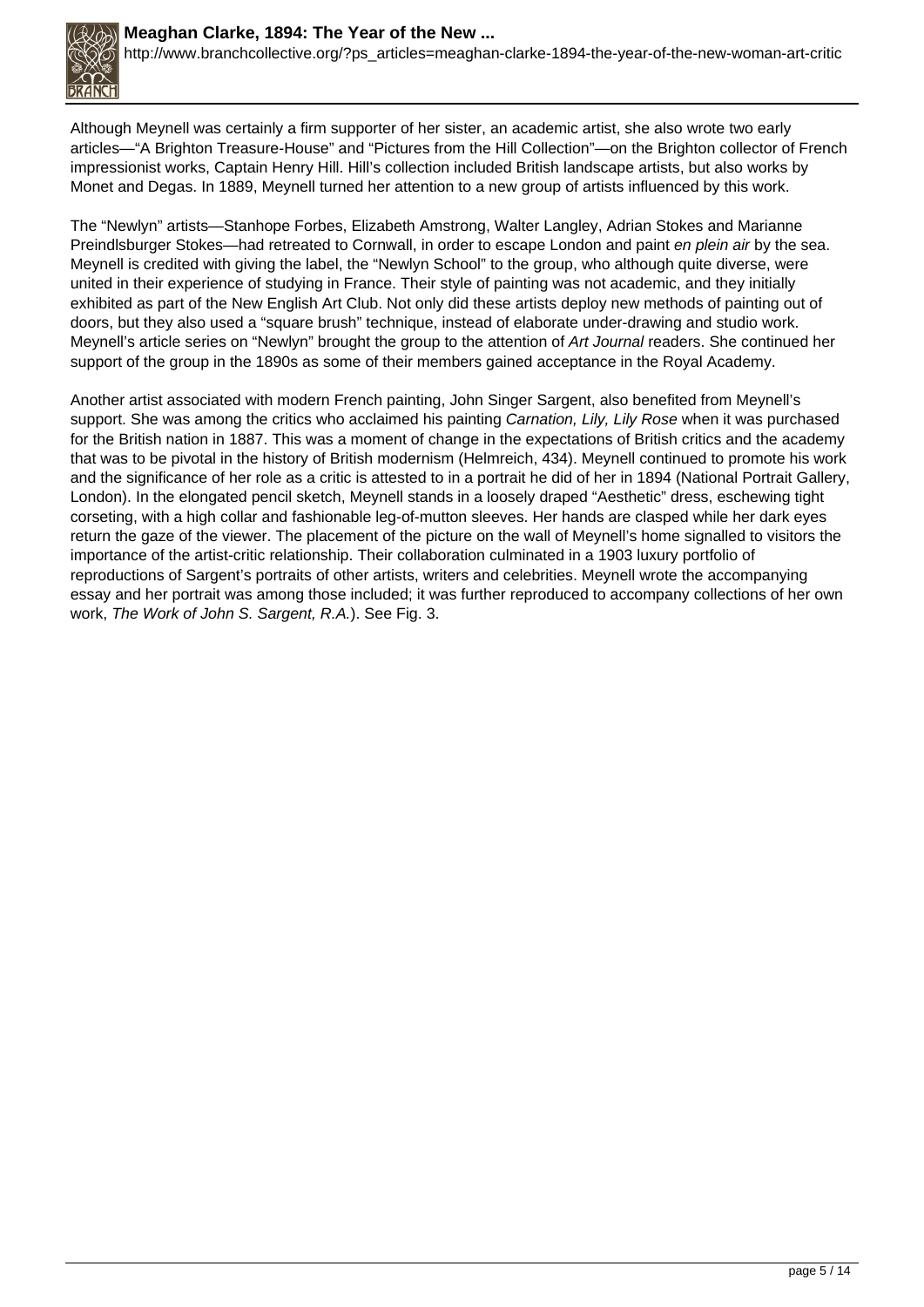

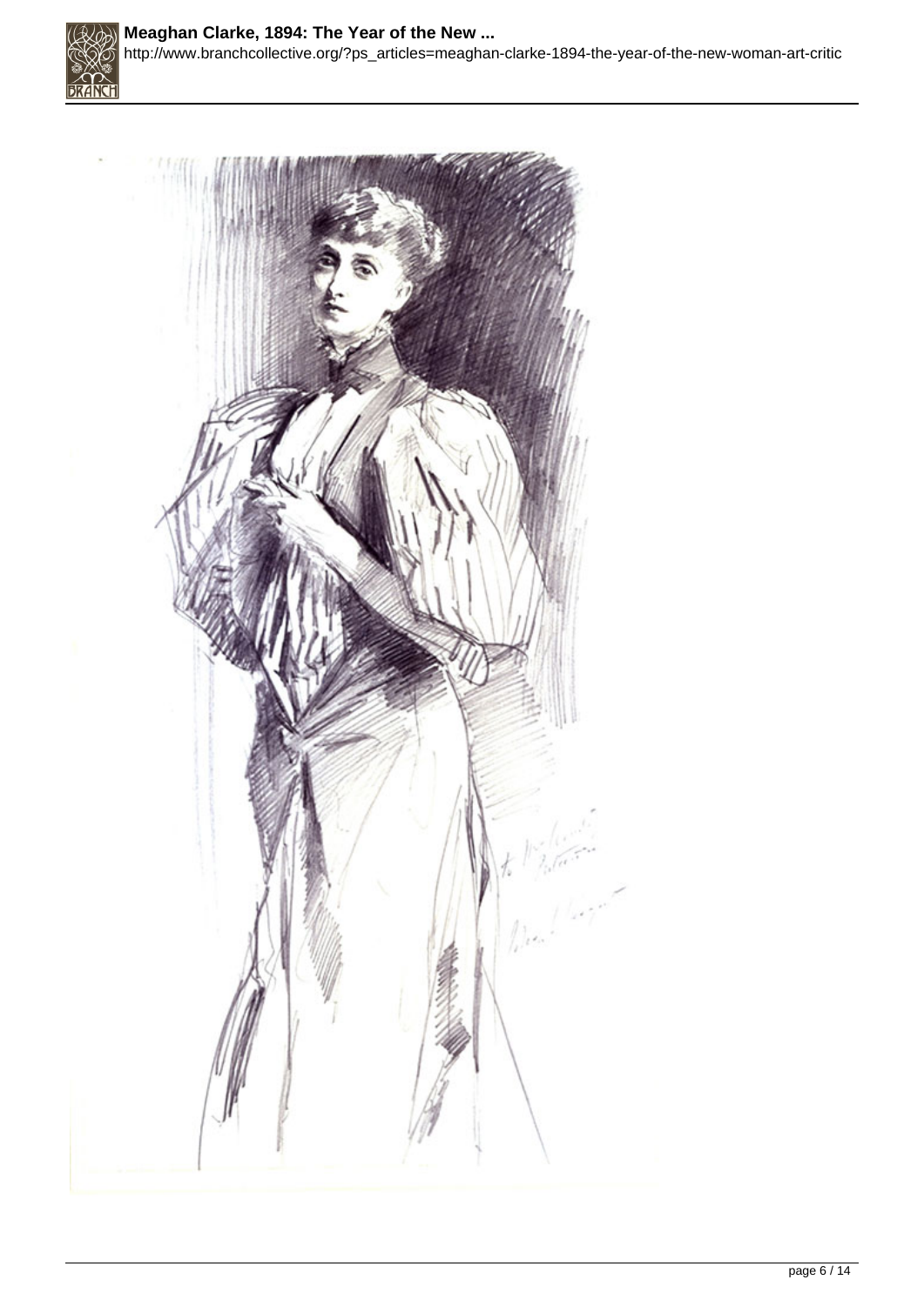

Figure 3: John Singer Sargent, sketch of Alice Meynell (née Thompson), 1894 (pencil, 14 1/4 in. x 8 1/4 in., 362 mm x 210 mm, © National Portrait Gallery, London

The New English Art Club, founded in 1886, also exhibited works by two other groups of artists influenced by French methods. In the press, these "modern" methods of painting found supporters among writers who came to be known as the New Critics. Among these writers was the American, Elizabeth Robins Pennell, who became a regular art columnist for both the London Star and New York Nation, writing pseudonymously as A.U. and N.N. In both these papers, she expressed support for the London Impressionists, who included Walter Sickert, Philip Wilson Steer and Sidney Starr, and the Glasgow Boys, which included James Guthrie, John Lavery and E. A. Hornel. Moreover, she repeatedly opposed academic painting and the Royal Academy. When a dispute arose in 1893 concerning the exhibition of Degas's L'Absinthe at the Grafton Gallery, she targeted the pseudonymous "Philistine" (J. A. Spender) who decried the moral depravity of the piece (Robins and Thomson, 208-211; Flint 3-8).

Robins Pennell was also affiliated with a group of ex-patriot Americans in London. Among them was the artist James McNeill Whistler. Robins Pennell wrote a laudatory piece on his 1892 exhibition at the Goupil Gallery entitled Nocturnes, Marines and Chevalet Pieces, in which she declared he was an Impressionist "before the name Impressionism had been heard" (N. N.). Just like Sargent's portrayal of Meynell, Whistler's lithographic portrait of Robins Pennell offers visual evidence of the significant role Pennell played as a critic for Whistler. The piece, depicting her seated in front of a fire with strongly contrasting flickering light and shadow, was included in an exhibition of Whistler's prints at the Fine Art Society in 1895 (Fig. 4).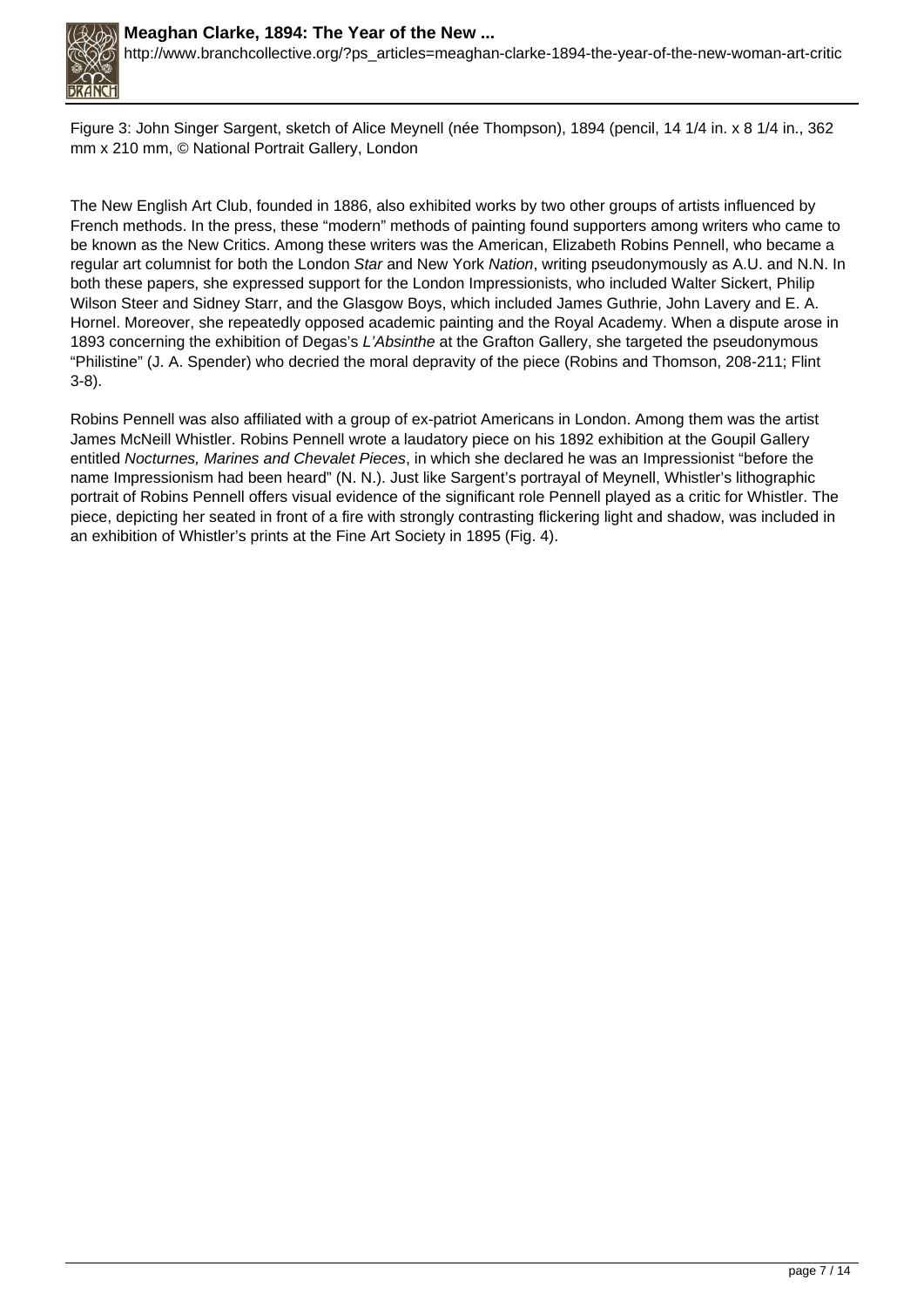



Figure 4: James McNeill Whistler, Firelight: Elizabeth Robins Pennell (1896, Library of Congress)

Robins Pennell continually condemned the poor showing of "black and white" or print artists at the Royal Academy and the fact that Whistler's work was not represented in London collections. Whistler's work had not been selected for the nation as part of the Chantrey Bequest. Whistler reciprocated this support in 1897 when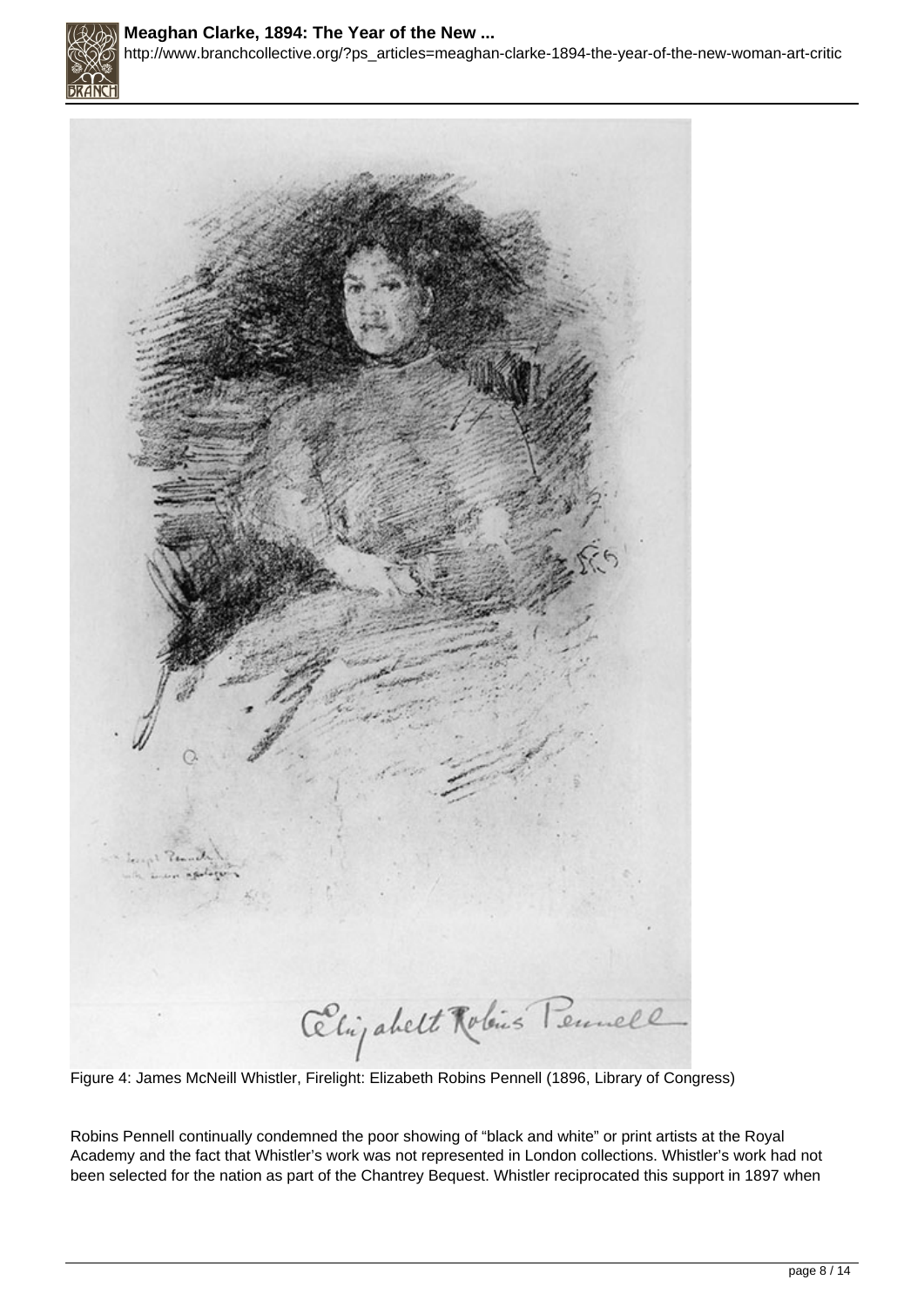

http://www.branchcollective.org/?ps\_articles=meaghan-clarke-1894-the-year-of-the-new-woman-art-critic

Robins Pennell and her printmaker husband Joseph Pennell became embroiled in a libel case against the artist Walter Sickert (Clarke, "Seeing in Black-and-White" 581-587). Robins Pennell became a lifelong memorialiser of Whistler's work; she wrote a two-volume biography, The Life of James McNeill Whistler in 1908 and put together the Whistler collection in the Library of Congress.

# **Beyond Britain**

Robins Pennell's writings contributed to a transatlantic assessment of modernism, but this was in part informed by her travels in Europe. Robins Pennell's fame for travelling by bicycle made her an archetypal example of a New Woman. She published essays and volumes about her cycling adventures around Europe in the 1880s and 1890s, including most extraordinarily Over the Alps on a Bicycle in 1898 (Pennell, Over the Alps on a Bicycle). Fluent in French, she also regularly travelled back and forth to Paris during this period in order to review exhibitions. Travel was an important aspect of art criticism. First, to see art works first hand was considered the only way in which one could become an authority on art, and secondly the art world was becoming increasingly internationalised through exhibitions, the art market and the art press. Foreign correspondents became a vital aspect of art reviewing. For example, the art magazine Studio, founded in 1893, had regular correspondents, usually pseudonymous, from European centres like Berlin, Paris, Brussels, Dresden, Milan and Venice.

Several women art writers actually lived in Europe, demonstrating a cultural engagement with wider geographies. Helen Zimmern exemplified this transnationalism. She offered readers access to a diversity of cultures. Her multilingualism allowed her to publish in British, German and Italian presses and her writing was remarkable in its breadth. Her work on the German philosopher Arthur Schopenhauer led to a friendship with Frederic Nietzsche and she even translated his work. She also translated from French Ferdowsi's Epic of Kings or Shahnameh, which narrates the mythical and historical reign of 50 Persian Kings. Her work was an adaptation into early modern English illustrated by the Royal Academician Laurens Alma Tadema. In her introduction to the epic, Zimmern on the one hand amplified an imperial political context, citing Britain as the greatest European power in the East. On the other hand, she presented a cultural encounter aimed at resuscitation, emphasizing the importance of the "beauties" of Persian literary heritage, as counterparts to Homer's Iliad and Odyssey. |

For the project, Alma Tadema made an unusual shift from his customary ancient Roman subject matter in the accompanying etching of the meeting of Zal and Rudabeh in Kabul (Fig. 5).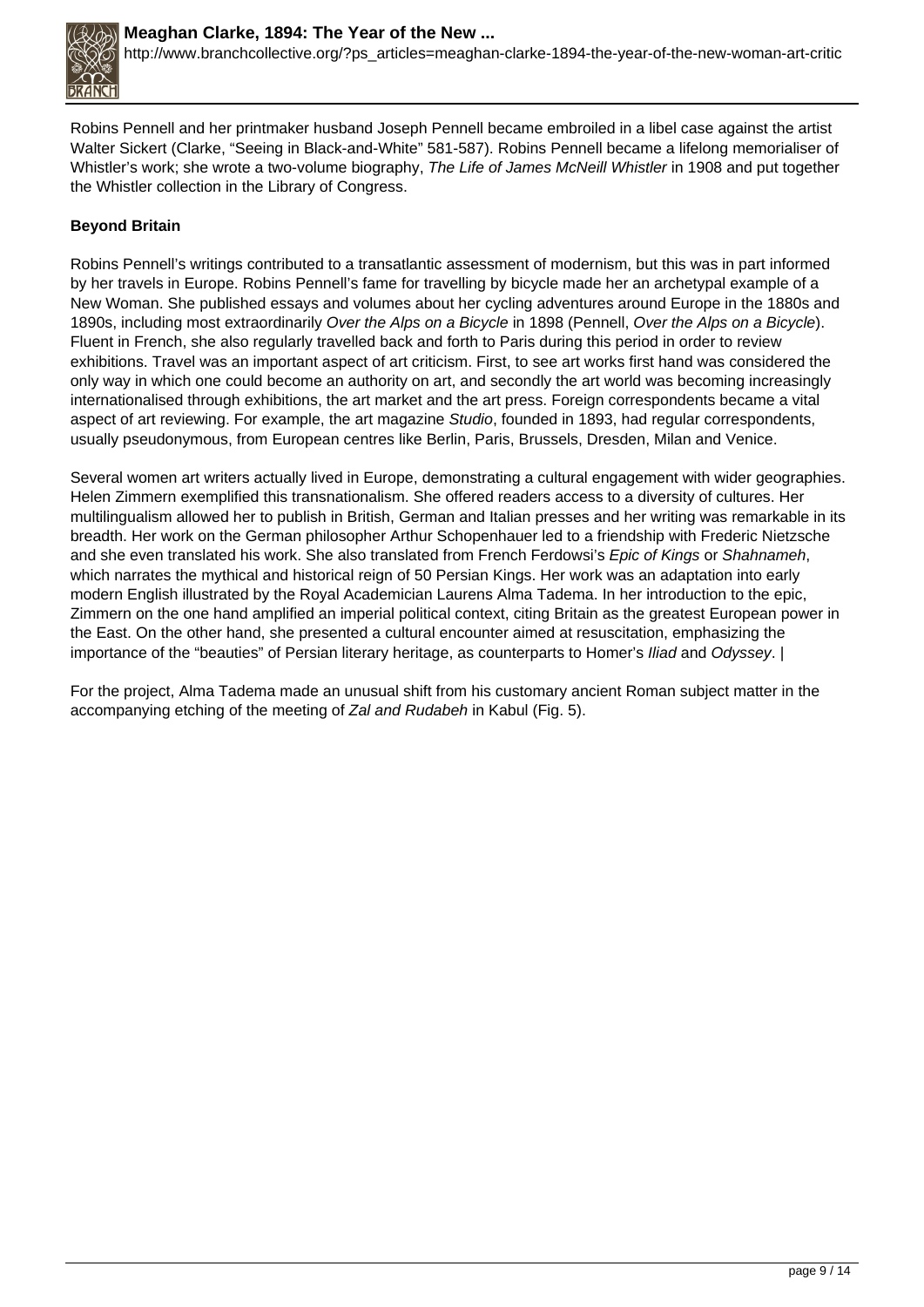

http://www.branchcollective.org/?ps\_articles=meaghan-clarke-1894-the-year-of-the-new-woman-art-critic



Figure 5: Alma Tadema, Zal and Rudabeh, etching, 1882 (148 mm x 203 mm, © Trustees of the British Museum)

The Orientalised Babylonian interpretation of the epic was adapted from an Assyrian scene of King Ashurbanipal and his wife from Nineveh (c. 645 BCE, British Museum). The furniture also bears similarities to the Persian-style divan depicted in his daughter Anna Alma Tadema's watercolour of the family drawing room (Calloway, Orr, and Whittaker 9; R. J. Barrow 91).<sup>[1]</sup> A Victorian copy of an Assyrian relief and Zimmern's seemingly contradictory interpretation conjoin to reveal the complicated nature of cultural exchange during this period (MacLeod 3–4; Codell, Transculturation in British Art, 1770-1930 1-17). Whilst tensions continued to emerge between cultural and political agendas in the Near East (Malley 3), Zimmern reflected a mounting concern for the preservation of global heritage.

Her endeavour to popularise the epic for an English readership was successful with subsequent cheaper editions in the 1880s and 1890s. This early collaboration was equally propitious for Alma Tadema: Zimmern became his chief biographer, publishing articles, an Art Annual and a later monograph on the artist, Sir Lawrence Alma Tadema, R. A. However, her interests were not limited to Royal Academicians. Resident in Florence by the 1890s, Zimmern wrote extensively on contemporary Italian artists, and was an early promoter of the most avant-garde work by the Italian painter, Giovanni Segantini. Zimmern offered a challenging analysis of Segantini's new symbolist paintings for *Magazine of Art* readers (Zimmern, "Giovanni Segantini" 31; Clarke, "Critical Mediators" 232-233). Her prolific career indicates the importance of women as translators and cultural mediators by 1894, introducing both British and European readers to artists and cultures outside their immediate purview.

# **Conclusion**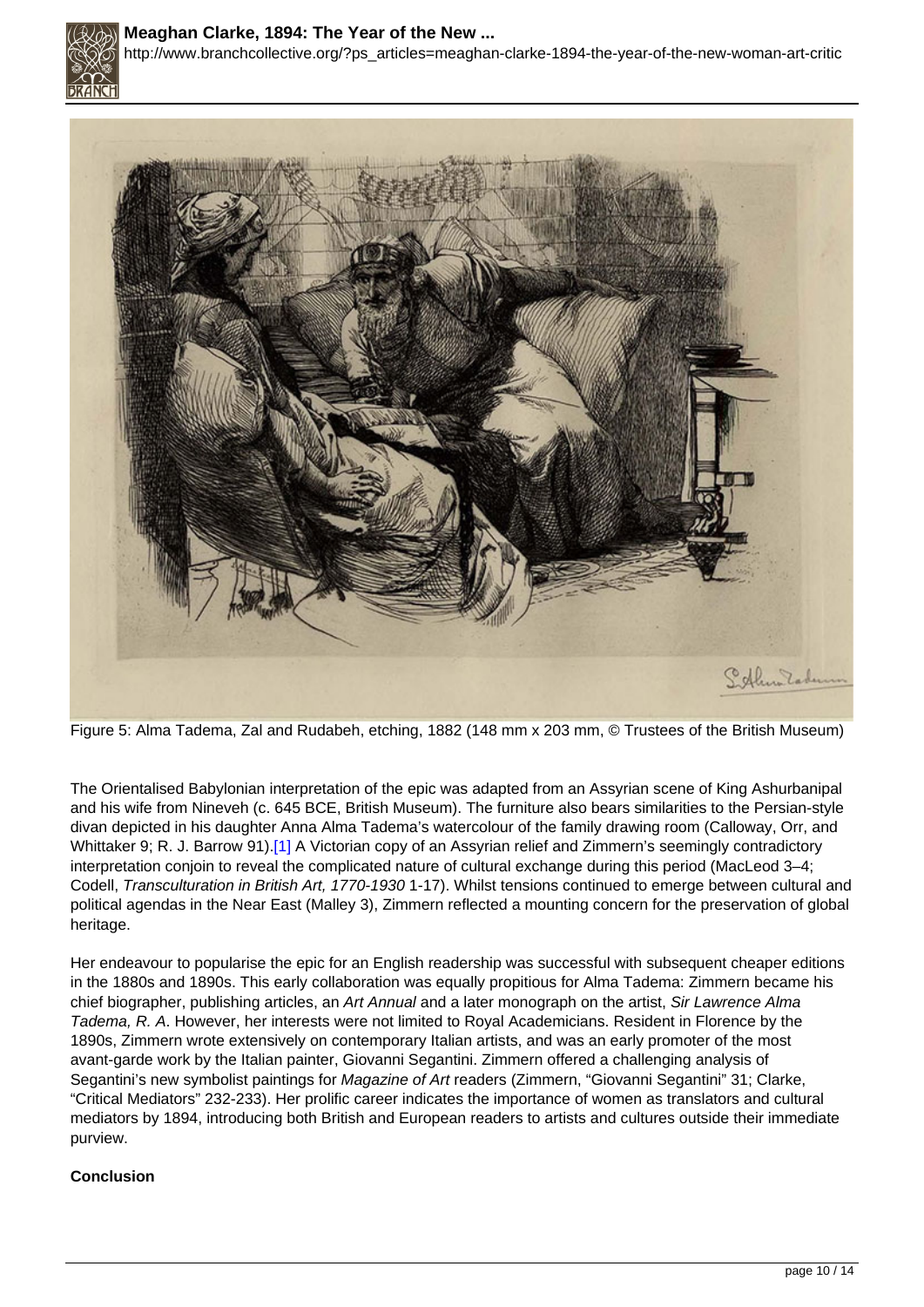

http://www.branchcollective.org/?ps\_articles=meaghan-clarke-1894-the-year-of-the-new-woman-art-critic

In conclusion, the 1890s were an extremely productive period for women art critics. They achieved substantial professional recognition through new organisations and in their dealings with artists, editors and publishers. It was economically viable to pursue art writing as a profession; work as newspaper columnists guaranteed a regular income for Meynell, Fenwick- Miller and Robins Pennell. Allegiances with specific artists led to the production of additional artist biographies in the form of articles and volumes, it also indicated the weight of their authority in the art world. In 1894, women art writers offered a multiplicity of voices: some wrote histories of Pre-Raphaelitism and Royal Academicians, while others intently worked towards an increased recognition of women artists such as Elizabeth Thomson Butler, Henrietta Rae and Louise Jopling. Moreover, critics such as Meynell and Robins Pennell became crucial advocates of groups—like the Newlyn School and Glasgow Boys—associated with modern art in Britain, as well as individual artists such as Sargent and Whistler. As cross-channel travel became available to many more people, the market expanded for wider geographical expertise in art criticism. Experience of travel and translation was invaluable for art writers; many women capitalised on this development. By acting as cultural intermediaries from Europe and beyond, women such as Zimmern articulated a growing internationalism in the art press. Although not necessarily adhering to the stereotype of the New Woman evident in the pages of Punch in 1894, women art writers made crucial interventions in the contemporary art world.

Meaghan Clarke is Director of Doctoral Studies in the School of History, Art History and Philosophy and Senior Lecturer in the Department of Art History at the University of Sussex. She is the author of Critical Voices: Women and Art Criticism in Britain, 1880-1905(Ashgate, 2005), "Seeing in Black-and-White: Incidents in Print Culture" in Art History (June 2012), and "Sex and the City: the Metropolitan New Woman" in The Camden Town Group in Context (May 2012). She has also published journal articles in Visual Resources, RACAR, Henry James Review and Visual Culture in Britain and has essays in edited volumes including Critical Exchange: Art Criticism of the Eighteenth and Nineteenth Centuries in Russia and Western Europe, C. Adlam and J. Simpson (eds), Peter Lang (2009).

# **HOW TO CITE THIS BRANCH ENTRY (MLA format)**

Clarke, Meaghan. "1894: The Year of the New Woman Art Critic." BRANCH: Britain, Representation and Nineteenth-Century History. Ed. Dino Franco Felluga. Extension of Romanticism and Victorianism on the Net. Web. [Here, add your last date of access to BRANCH].

#### **WORKS CITED**

Ady, Julia Mary Cartwright. The Life and Work of Sir Edward Burne-Jones. London: Art Journal, 1894. Print.

Aliquis. "Art Critics of to-Day." Art Journal, 1839-1912 (1892): 193–197. Print.

Calloway, Stephen, Lynn Federle Orr, and Esmé Whittaker, eds. The Cult of Beauty: The Aesthetic Movement 1860-1900. London: V&A Publishing, 2011. Print.

Campbell, Louise. "Decoration, Display, Disguise: Leighton House Reconsidered." Frederic Leighton: Antiquity, Renaissance, Modernity. Ed. Elizabeth Prettejohn and T. J. Barringer. New Haven: Published for the Paul Mellon Centre for Studies in British Art [and] the Yale Center for British Art [by] Yale UP, 1999. 267–293. Print.

Cartwright, Julia. A Bright Remembrance: The Diaries of Julia Cartwright, 1851-1924. London: Weidenfeld and Nicolson, 1989. Print.

Cherry, Deborah. Beyond the Frame: Feminism and Visual Culture, Britain, 1850-1900. London: Routledge, 2000. Print.

—. Painting Women: Victorian Women Artists. London: Routledge, 1993. Print.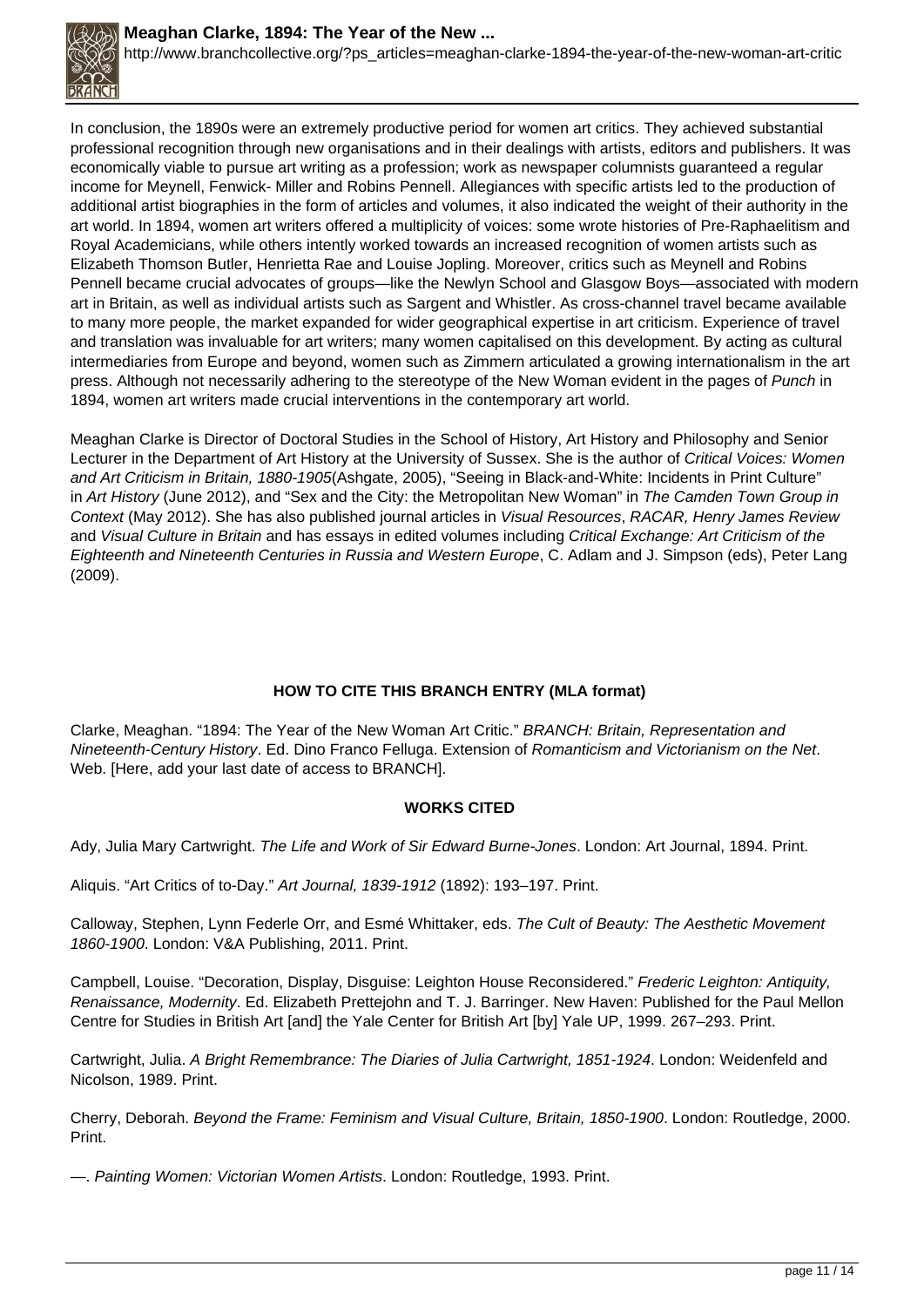

http://www.branchcollective.org/?ps\_articles=meaghan-clarke-1894-the-year-of-the-new-woman-art-critic

Clarke, Meaghan. "Critical Mediators: Locating the Art Press." Visual Resources 26.3 (2010): 226–241. Print.

—. Critical Voices: Women and Art Criticism in Britain, 1880-1905. Aldershot: Ashgate, 2005. Print.

—. "Seeing in Black-and-White: Incidents in Print Culture." Art History 35.3 (2012): 574–595. Print.

Codell, Julie F. The Victorian Artist: Artists' Lifewritings in Britain, Ca. 1870-1910. Cambridge: Cambridge UP, 2003. Print.

—, ed. Transculturation in British Art, 1770-1930. Farnham, Surrey, England; Burlington, Vt: Ashgate, 2012. Print.

Dakers, Caroline. The Holland Park Circle: Artists and Victorian Society. London: Yale UP, 1999. Print.

Farrar, F. W., and Alice Meynell. William Holman Hunt: His Life and Work. Sl: Art journal office, 1893. Print.

Fenwick-Miller, Florence. "Art in the Woman's Section of the Chicago Exhibition." Art Journal (December 1893): 13–16. Print.

—. "The Ladies' Column." Illustrated London News 13 Oct. 1894: 478. Print.

—. "Women's Pictures at the Victorian Exhibition, Earl's Court: Interview with Henrietta Rae." Woman's Signal (1897): 19–20. Print.

Flint, Kate. "The 'Philistine' and the New Art Critic: J. A. Spender and D. S. Maccoll's Debate of 1893." Victorian Periodicals Review 21.1 (1988): 3–8. Print.

Gardner, Vivien, and Susan Rutherford, eds. The New Woman and Her Sisters: Feminism and Theatre, 1850-1914. New York; London: Harvester Wheatsheaf, 1992. Print.

Hamlett, Jane. Material Relations: Domestic Interiors and Middle-Class Families in England, 1850-1910. Manchester: Manchester UP, 2010. Print.

Helmreich, Anne. "John Singer Sargent, Carnation, Lily, Lily, Rose, and the Condition of Modernism in England, 1887." Victorian Studies 45.3 (2003): 433–455. Print.

Ledger, Sally. The New Woman: Fiction and Feminism at the Fin de Siècle. Manchester: Manchester UP, 1997. Print.

MacLeod, Dianne Sachko. "Introduction: Women's Artistic Passages." Intrepid Women: Victorian Artists Travel. Ed. Jordana Pomeroy. Aldershot: Ashgate, 2005. 1–10. Print.

Malley, Shawn. From Archaeology to Spectacle in Victorian Britain: The Case of Assyria, 1845-1854. Farnham: Ashgate, 2012. Print.

Meynell, Alice. "A Brighton Treasure-House." Ed. Marion Harry Spielmann. The Magazine of Art 5 (1882): 1–7. Print.

- —. "Newlyn." Art Journal, 1839-1912 (1889): 97–102. Print.
- —. "Newlyn." Art journal, 1839-1912 (1889): 137–142. Print.
- —. The Work of John S. Sargent, R. A. London: William Heinemann, 1903. Print.
- N. N., (Pennell). "Mr. Whistler's Triumph." Nation (April 1892): 280–1. Print.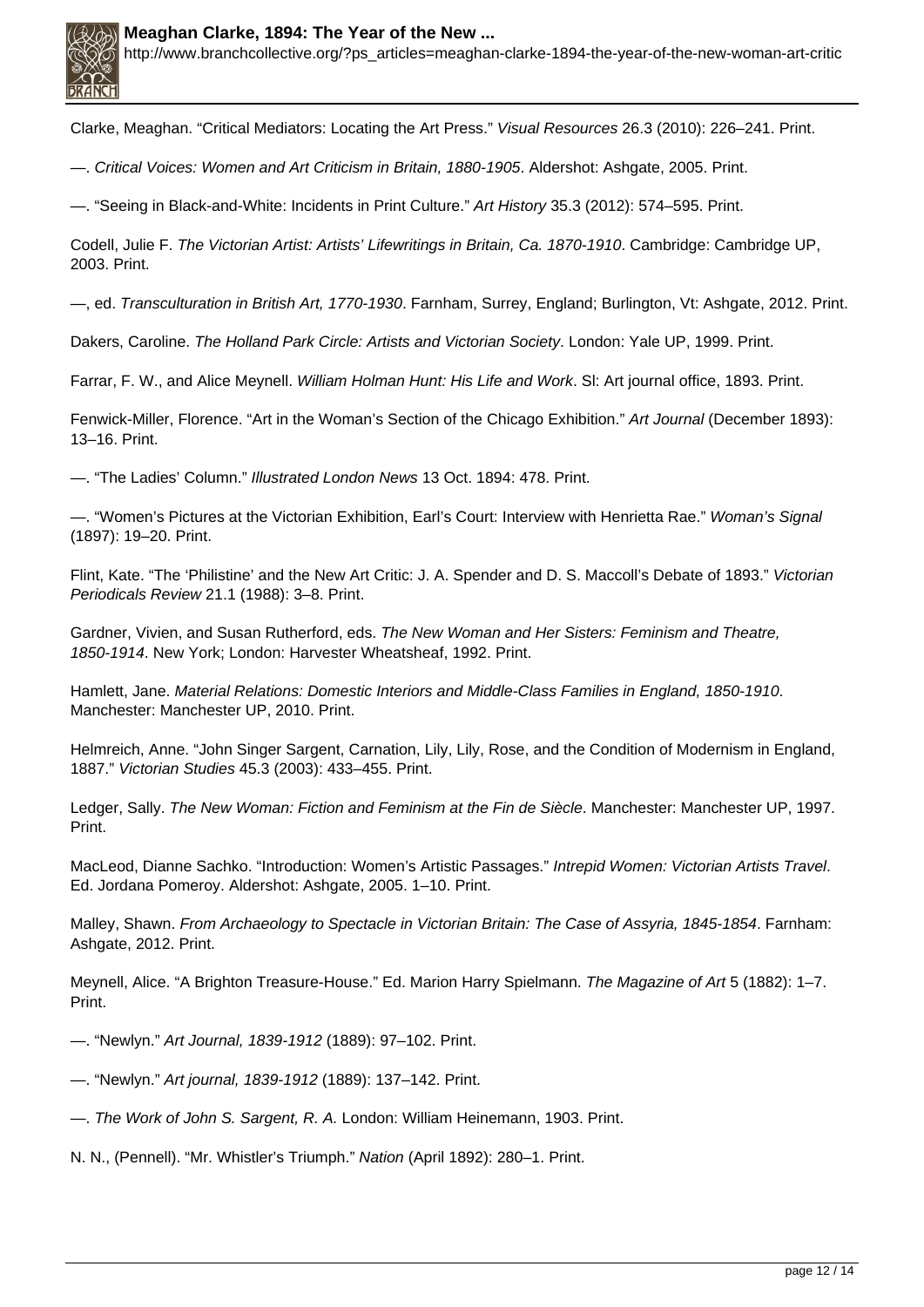

http://www.branchcollective.org/?ps\_articles=meaghan-clarke-1894-the-year-of-the-new-woman-art-critic

Nunn, Pamela Gerrish. Victorian Women Artists / Pamela Gerrish Nunn. London: Women's, 1987. Print.

Pennell, Elizabeth Robins. Over the Alps on a Bicycle. London: T. F. Unwin, 1898. Print.

—. The Life of James McNeill Whistler. London: William Heinemann, 1908.

R. J. Barrow, (Rosemary J.). Lawrence Alma-Tadema. London: Phaidon, 2001. Print.

Robins, Anna Gruetzner and Richard Thomson. Degas, Sickert and Toulouse-Lautrec: London and Paris, 1870-1910. London: Tate, 2005. Print.

Thompson, Kate. A Handbook to the Public Picture Galleries of Europe. With a Brief Sketch of the History of the Various Schools of Painting, from the 13th Century to the 18th Inclusive. London, 1877. Print.

Usherwood, Paul and Jenny Spencer-Smith. Lady Butler, Battle Artist, 1846-1933. Gloucester: Sutton, 1987. Print.

Walker, Lynne. "Locating the Global/Rethinking the Local: Suffrage Politics, Architecture, and Space." Women's Studies Quarterly 34.1/2 (2006): 174–196. Print.

Willis, Chris and Angelique Richardson, eds. The New Woman in Fiction and in Fact: Fin-de-Siècle Feminisms. Basingstoke: Palgrave in association with Institute for English Studies, School of Advanced Study, University of London, 2000. Print.

Zimmern, Helen. "Giovanni Segantini." Magazine of Art (1896): 25–31. Print.

—. L. Alma Tadema: His Life and Work. Art Journal (1886). Print.

—. Sir Lawrence Alma Tadema, R.A. London: G. Bell and Sons, 1902. Print.

—. The Epic of Kings: Stories Retold from Firdusi. London, Edinburgh: T Fisher Unwin, 1882. Print

#### **Further Reading**

Clarke, Meaghan. "(Re)viewing Whistler and Sargent: Portraiture at the Fin-de-Siècle." RACAR – Canadian Art Review 30.1-2 (2005): 74–86. Print.

—. "Critical Mediators: Locating the Art Press." Visual Resources 26.3 (2010): 226–241. Print.

—. Critical Voices: Women and Art Criticism in Britain, 1880-1905. Aldershot: Ashgate, 2005. Print.

—. "Seeing in Black-and-White: Incidents in Print Culture." Art History 35.3 (2012): 574–595. Print.

Eastlake, Elizabeth. The Letters of Elizabeth Rigby, Lady Eastlake. Ed. Julie Sheldon. Liverpool: Liverpool UP, 2009. Print.

Fraser, Hilary. Women Writing Art History in the Nineteenth Century: Looking like a Woman. Cambridge: Cambridge UP, 2014. Print.

Jameson, Anna. Diary of an Ennuye?e. London: Henry Colburn, 1826. Print.

Johnston, Judith. Anna Jameson: Victorian, Feminist, Woman of Letters. Aldershot: Scolar, 1997. Print.

Kanwit, John Paul M. Victorian Art Criticism and the Woman Writer. Columbus: Ohio State UP, 2013. Print.